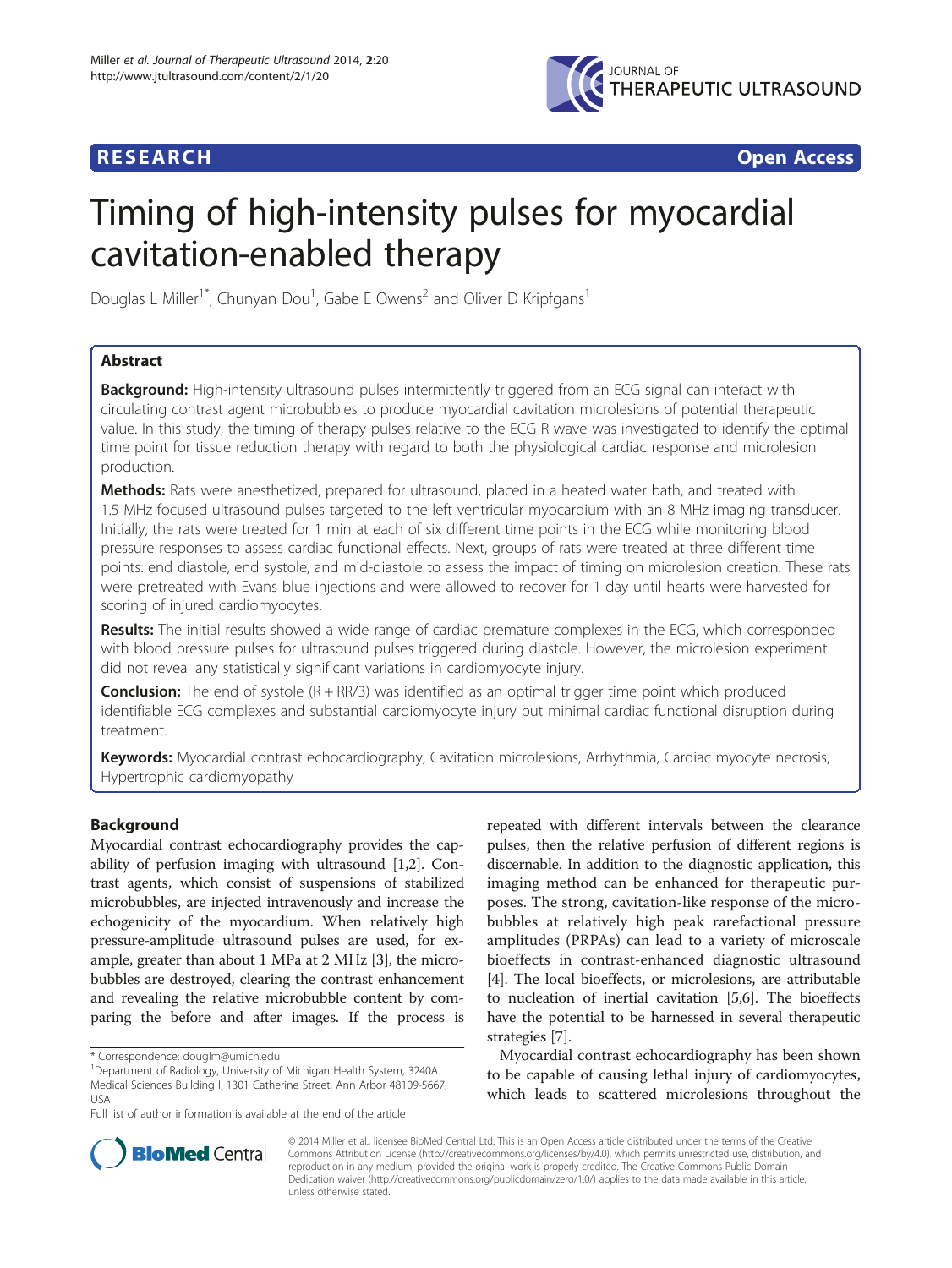scanned region [[8](#page-6-0)]. The microlesions, which consist of one or a few lethally injured cardiomyocytes, heal within a few weeks with minimal scarring [\[9](#page-6-0)]. Recently, this phenomenon was proposed as a means of ultrasound therapy in which the scattered microlesions would innocuously heal, leaving a measured reduction in tissue volume [[10](#page-6-0)]. This noninvasive and relatively gentle method of tissue reduction might be advantageous, for example, in treatment of hypertrophic cardiomyopathy (HCM) and other ventricular hypertrophies. Echocardiography is the optimum method for diagnosis of these conditions, and extension of the imaging methods to therapeutic application may be particularly advantageous clinically. The treatment would be repeatable and avoid methods with relatively high impact and patient risk such as alcohol ablation [[11,12\]](#page-6-0) or surgical myectomy [[12,13\]](#page-6-0). Parameters for myocardial cavitation-enabled therapy (MCET) were optimized for microlesion production using 1.5-MHz-focused ultrasound pulses, which were trigged at mid-cardiac cycle and guided by 8-MHz diagnostic ultrasound [[10](#page-6-0)]. Evans blue-stained cardiomyocyte scores (SCSs) were used to assess the relative efficacy with 2 or 4 MPa pulses, 1:4 or 1:8 trigger intervals, and 5 or 10 cycle pulses. The results indicated a major increase in efficacy by increasing the PRPA from 2 MPa, in the diagnostic range, to 4 MPa, which often exceeded the microlesioning level needed for therapeutic tissue reduction. The increased intervals and pulse durations did not yield significant increases in the effects. These findings suggested that MCET can potentially become a clinically robust therapeutic tool after refinement and control of the treatment process.

The purpose of this study was to examine the impact of this method on cardiac function during treatment and to determine the best time point in the ECG for application of the therapeutic pulses. We hypothesized that ultrasound-induced arrhythmia, blood pressure perturbation, and microlesion production would have significant dependences on the timing of the therapy pulses within the heart cycle. In addition, for treatment in many patients, significant perturbation of cardiac function might pose significant risks and become an important consideration for treatment planning. An optimum combination of minimal cardiac functional disruption and treatment efficacy is needed for this therapy method. The lethal injury of cardiomyocytes is accompanied by premature complexes (PCs) in the ECG [\[14](#page-6-0)], but the meaning of these complexes was not fully understood. In order to establish whether or not these signals announce actual premature ventricular contractions, or possibly only pulseless electrical activity, the heart function was investigated using real-time blood pressure monitoring for a 4-MPa treatment at six different time points in the cardiac cycle. In addition, to determine if cardiomyocyte microlesion

formation is dependent on cardiac cycle and presumed myocardial blood vessel volume (systole = reduced blood volume; diastole = increased volume), treatment efficacy evaluated by microlesion formation was compared with pulses delivered at end diastole, end systole, or middiastole. The results provided key information for treatment planning with regard to the response of the heart during treatment and the therapeutic outcome.

## Materials and methods

### Animal preparation

All in vivo animal procedures were conducted with the approval and guidance of the University Committee on Use and Care of Animals. Twenty-eight male Sprague-Dawley rats (Charles River, Wilmington, MA, USA) weighing  $331 \pm 33$  g were tested for this study. One rat was used for preliminary setup and one did not survive for the 1-day examination. Rats are the most common mammalian animal model for cardiovascular research, particularly for studies requiring numerous animals and test groups [\[15](#page-6-0)]. Rat models for hypertrophic cardiomyopathy are available [\[16\]](#page-6-0), but often difficult to obtain. However, even Sprague-Dawley rats have a tendency toward left ventricular hypertrophy [\[17\]](#page-6-0) and therefore seem to be a good model for this study.

Rats were anesthetized by intraperitoneal (IP) injection of a mixture of ketamine (90 mg/kg) and xylazine (9 mg/kg), and the left thorax was shaved and depilated for ultrasound transmission. A 24-gauge cannula was inserted into a tail vein for IV injections of contrast agent. In seven rats, a catheter with a pressure sensor (model SPR-320 2 F catheter, Millar Instruments, Houston, TX, USA) was inserted into a femoral artery and the sensor advanced to the abdominal aorta. The blood pressure signal was amplified with a bridge amplifier and calibrated using a calibration kit (FE221 and MLA1052, ADInstuments, Inc., Colorado Springs, Co, USA). In 21 rats, Evans blue dye in saline (20 mg/ml) was injected IV at a dose of 100 mg/kg as a vital stain for cardiomyocytes [[8\]](#page-6-0). ECG electrodes were applied and the rats were positioned in a warmed water bath for ultrasound scanning and treatment. The ECG and blood pressure signals were digitized (Powerlab 4/30, ADInstruments Inc., Colorado Springs, CO, USA), recorded, and analyzed with the aid of software (Chart Pro 5, v. 5.5.5, ADInstruments Inc., Colorado Springs, CO, USA).

## **Ultrasound**

Ultrasound exposure was provided by a laboratory system with guidance by diagnostic ultrasound imaging. The 1.9-cm-diameter therapy transducer with a 3.8-cm focus was mounted on a moveable gantry together with the 8-MHz diagnostic probe used at 8 MHz, 5-cm depth, and low −14-dB power setting (mechanical index 0.2).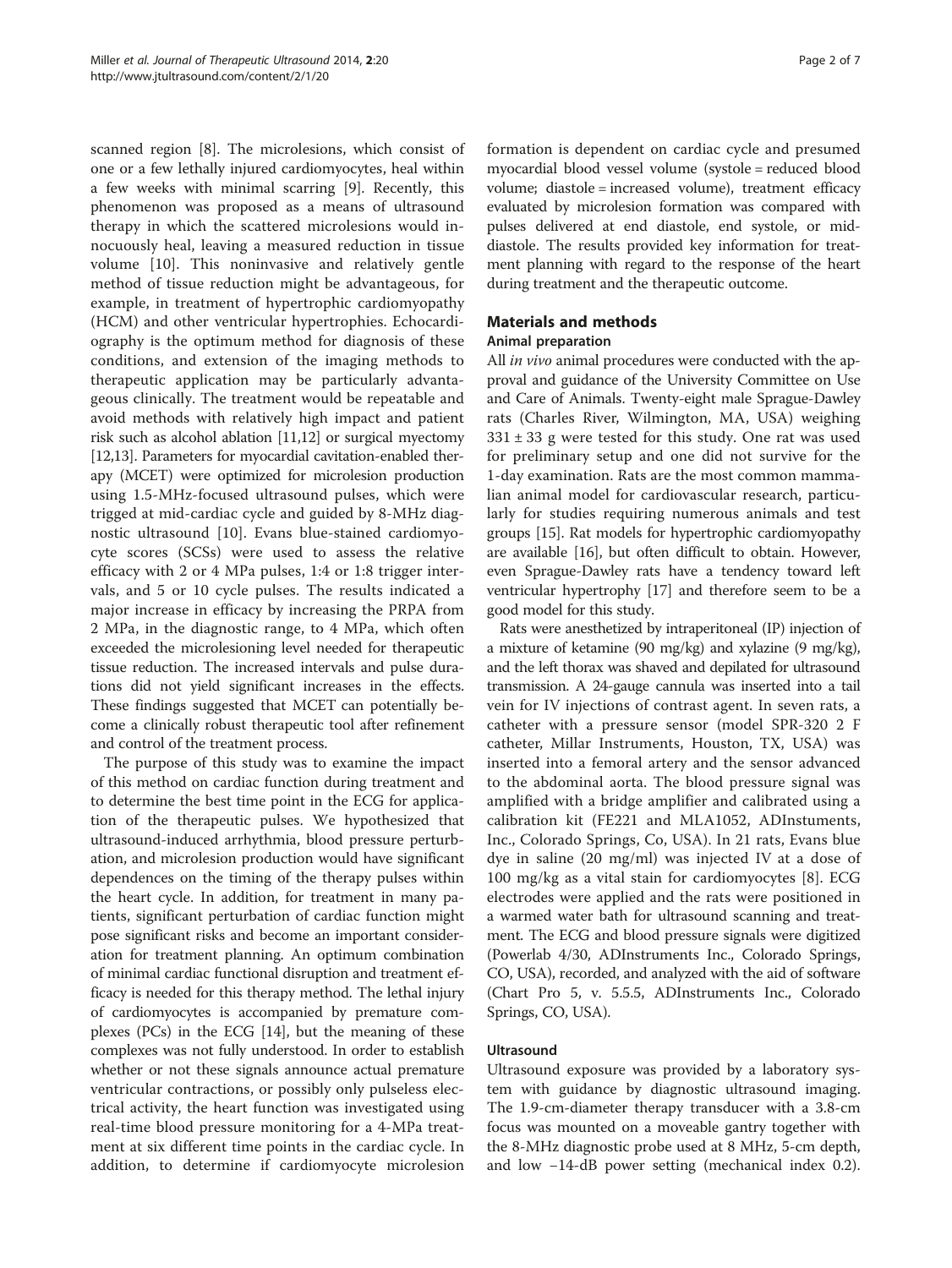The setup provided targeting of the therapy beam and for low-power imaging of the heart during exposure. The aim was adjusted to focus the beam into the window between ribs and between the sternum and lung and to enter the heart approximately at the middle of the left ventricle. The exposure consisted of bursts of eight pulses triggered from the ECG signal using optimal parameters of five cycle pulses with 4-MPa PRPA, determined previously [\[10\]](#page-6-0). For this study, the pulse amplitudes were re-measured in the water bath using a calibrated hydrophone (Model 805, Sonora Medical systems Inc., Longmont, Co, USA). The pulses were triggered 1:4 at a desired time point relative to the heart cycle determined by the ECG signal.

The ECG signal and the blood pressure signal, when monitored, were recorded for 1 min before treatment, during treatment, and for 1 min after treatment. The ECG signal provides a crude monitor of the treatment because premature complexes in the ECG at the trigger points are strongly correlated with lethal cardiomyocyte injury. For rats with overnight recovery, the ECG also was recorded for 1 min prior to euthanasia. Definity® (Lantheus Medical Imaging, Inc., North Billerica, MA, USA) ultrasound contrast agent was infused at 5 μl/kg/ min, diluted 100:1 in sterile saline. After placement and stabilization of a rat in the water bath for a few minutes, the R wave-to-R wave (RR) interval was measured and the desired trigger point set. For exposure, the probes were set, the Definity infusion was initiated, and the therapy exposure was started at the appearance of the contrast agent in the left ventricle.

#### Cardiomyocyte scoring

The development of microlesions was assessed in samples obtained 1 day after treatment. The microlesions were scored on the basis of Evans blue staining [\[10](#page-6-0)]. Each heart was evaluated from up to 40 frozen sections cut at 200-μm spacing, and the scores were totaled in an effort to characterize the overall impact. For these therapy experiments, the large accumulations of stained cells in frozen sections were often difficult to accurately count and the resulting scores remained qualitative (rather than an actual cell count). As an additional measure of the overall cardiomyocyte injury, plasma samples were collected after 1 day and analyzed for troponin I with an ELISA assay kit (Rat Cardiac Tn-I (Ultra Sensitive), Life Diagnostics Inc., West Chester, PA, USA). This cardiac enzyme is a sensitive indicator of cardiac injury in rodents [\[18\]](#page-6-0) and provides an indicator of the total amount of cell killing.

## Experimental plan

The study was conducted in two parts. The first part tested six rats using varying trigger timing with blood

pressure monitoring. The RR interval of each rat was determined, and the trigger time point was stepped by increments of RR/6 for six 1-min treatments. In order to average any trend with time for the six treatments, the sequence was started at a different time point for each rat. Specifically, the first through sixth rat was started at the R wave  $(R + \text{ORR}/6)$ , the R wave plus a delay of RR/6  $(R + RR/6)$ ,  $R + 2RR/6$ ,  $R + 3RR/6$ ,  $R + 4RR/6$ , and  $R +$ 5RR/6, respectively. Rats in part 1 had the ECG and blood pressure signals evaluated and samples of the treated area of the heart taken for histology approximately 15 min after the conclusion of treatments. The second part of the study involved 20 rats in four groups treated as shams or treated with pulse triggering at end diastole (R wave), at end systole  $(R + 2RR/6)$ , or at mid-diastole  $(R + 4RR/6)$ . These rats had Evans blue injection and evaluation of the microlesion production in hearts sampled the next day.

Results are reported as the means plus or minus one standard deviation or plotted with standard error bars. The data were evaluated by statistical analysis software (SigmaPlot for Windows v. 11.0, Systat Software Inc., San Jose, CA, USA). Student's *t*-tests were used to compare means of the measured parameters, with statistical significance assumed at  $P < 0.05$ . In addition, repeated-measures ANOVA analysis was used to examine the significance of results for part 1, in which each rat had all six test conditions.

## Results

#### Part 1 results

In part 1, the six rats had an average RR interval of  $230 \pm$ 25 ms ( $263 \pm 29$  bpm), and the blood pressure was  $121 \pm$ 14-mm-Hg systolic and  $81 \pm 11$ -mm-Hg diastolic, with no significant changes in these average measures during or after treatment. The ECG and blood pressure traces for one rat are shown in Figure [1](#page-3-0). For this rat, the first exposure minute was triggered at  $R + RR/6$  and the last at  $R +$ 0RR/6. The PCs and blood pressure trace show a progression of changes as the trigger point was changed from the R wave to the incrementally later times. The blood pressure trace showed that end of systole, which is marked by the brief deflection in slope caused by the closing of the aortic valve [\[19\]](#page-6-0), occurred at approximately  $R + 2RR/6$ . Triggering at the R wave (end diastole) produced no discernable change in the signals. Triggering at  $R + 1RR/6$ (early systole) or R + 2RR/6 (end systole) often yielded a PC in the ECG and a prolonged decrease in blood pressure during the compensatory pause before the next R wave. However, triggering during diastole at  $R + 3RR/6$  or R + 4RR/6, which gave a PC in the ECG, elicited a premature pulse in the blood pressure signal. Triggering at  $R + 5RR/6$  (late diastole) essentially stimulated the next heart beat to occur slightly earlier, often including the P-wave in the PC.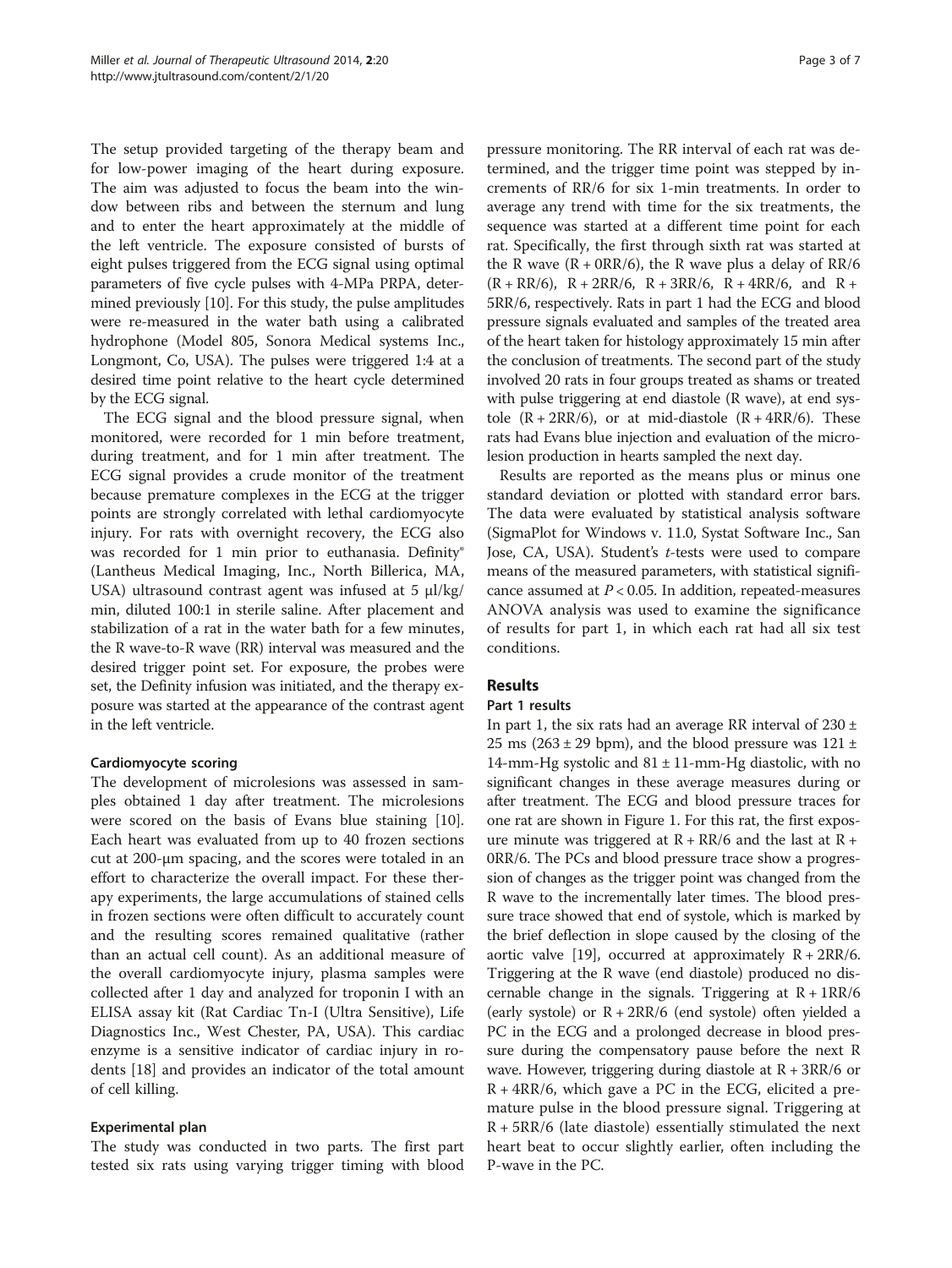<span id="page-3-0"></span>

The trends in the percentage of pulse triggers that resulted in PCs are shown in Figure [2.](#page-4-0) This percentage was significantly greater (repeated-measures ANOVA) than the very low value for triggering at the R wave (2 PCs in one rat, or  $0.4\% \pm 1.0\%$  for all the other trigger points. The %PCs for  $R + 2RR/6$ ,  $R + 3RR/6$ , and  $R + 4RR/6$  were also all greater than that for  $R + 1RR/6$  ( $P < 0.001$ ). The blood pressure nadir at end of the compensatory pause (delayed end of diastole) also varied with trigger points, and the difference (pressure decline) between the pressure at the end of diastole before and after a PC at different trigger points is shown in Figure [3.](#page-4-0) These results were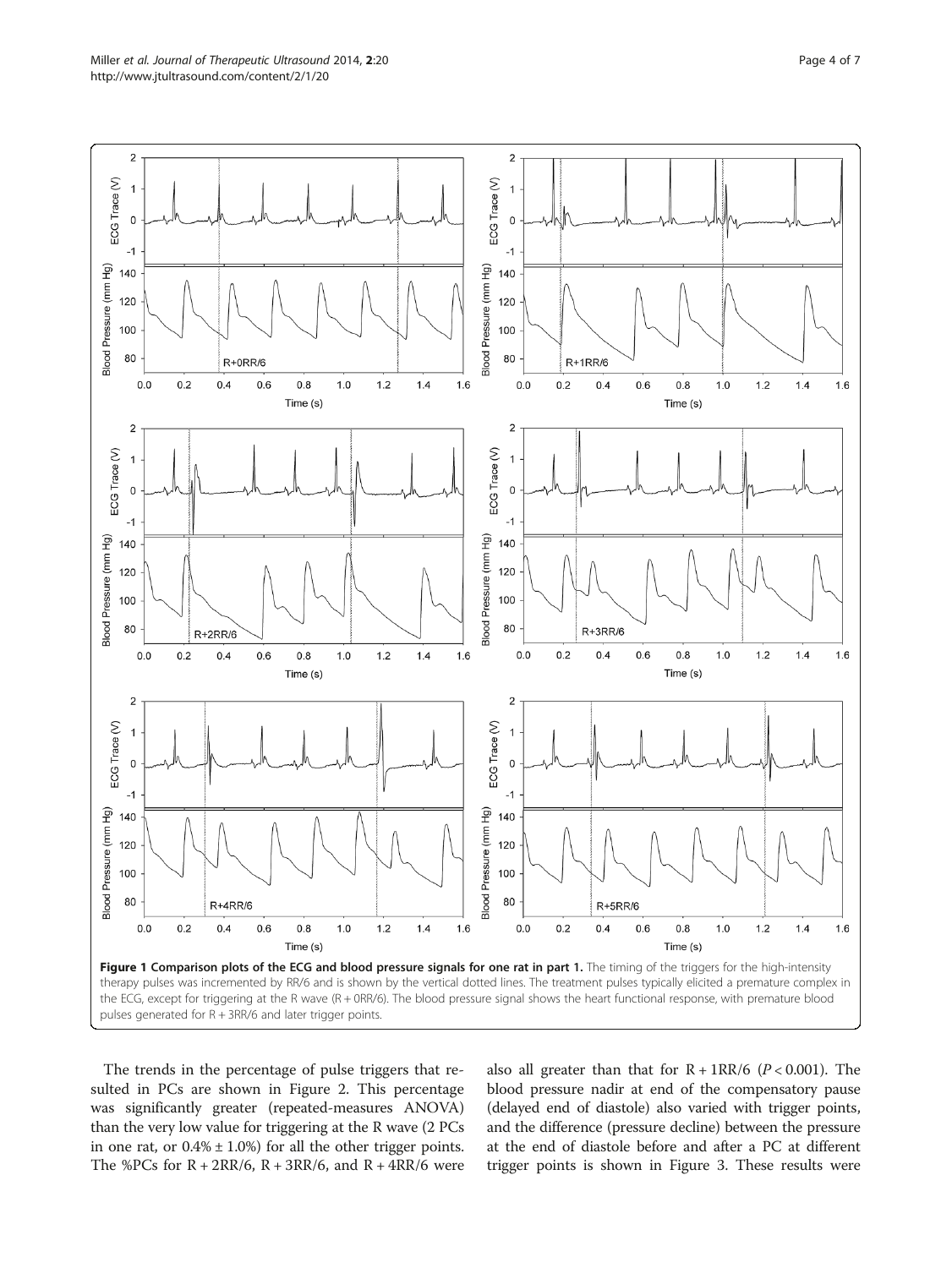<span id="page-4-0"></span>

obtained by sampling six detailed measurements of heart cycles for each rat at each trigger point. The decline was as large as  $13.2 \pm 6.0$  mm Hg for triggering at  $R + 2RR/6$ , and declines for both  $R + 2RR/6$  and  $R + 3RR/6$  triggering were significantly greater than that for triggering at the R wave (repeated-measures ANOVA, P < 0.005). One rat in the  $R + 1RR/6$  group had PCs but no compensatory pause, which gave approximately zero blood pressure decrease for that rat, and one rat had no data due to a lack of PCs. The hearts from part 1, which were removed soon after treatment and did not contain Evans blue, showed a red lesion spot corresponding to the ultrasound focal zone



entry (Figure 4a). This lesion was the result of numerous capillary hemorrhages within the tissue as shown histologically in Figure 4b.

## Part 2 results

In part 2, the relative response was determined for triggering at the R wave,  $R + 2RR/6$ , or  $R + 4RR/6$ . The mean RR interval for rats in part 2 was  $217 \pm 13$  ms  $(278 \pm 12)$ 17 bpm) to start and  $247 \pm 78$  ms ( $255 \pm 48$  bpm) the next day. During treatment, the occurrence of PCs was significant ( $P < 0.001$ ) for triggering at  $R + 2RR/6$  or  $R + 4RR/6$ , as shown in Figure [5.](#page-5-0) A heart treated in part 2 with the  $R + 2RR/6$  trigger point, which was subjected to overnight Evans blue staining and removed the next day, is shown in Figure 4c. The lesion area visible on the surface is similar to that shown in Figure 4a, except that the hemorrhage marking is reduced and the central region is distinctly blue. The blue region was primarily due to the presence of stained cardiomyocytes, which were scored in frozen sections under fluorescence microcopy. A fluorescence image of a frozen section at the approximate middle of the focal damage zone for this heart is shown in Figure 4d. The blue-stained cardiomyocytes in scattered microlesions appear fluorescent red, while the normal heart tissue appears darker with only background fluorescence in this 3-color image. The stained cell scores are compared in Figure [6](#page-5-0). The scores for the treated rats were all significantly



Figure 4 Photomicrographs of the effects of the treatment on the heart. The beam entry for this heart from part 1 of the study is evidenced by a red marking (a, scale bar 2 mm), which was due to numerous capillary hemorrhages within the myocardium (b, scale bar 0.5 mm). For a heart from part 2, a similar mark appears on the heart except for blue staining of injured cardiomyocytes (c, scale bar 2 mm), which are shown in a frozen section by red fluorescence (d, scale bar 2 mm).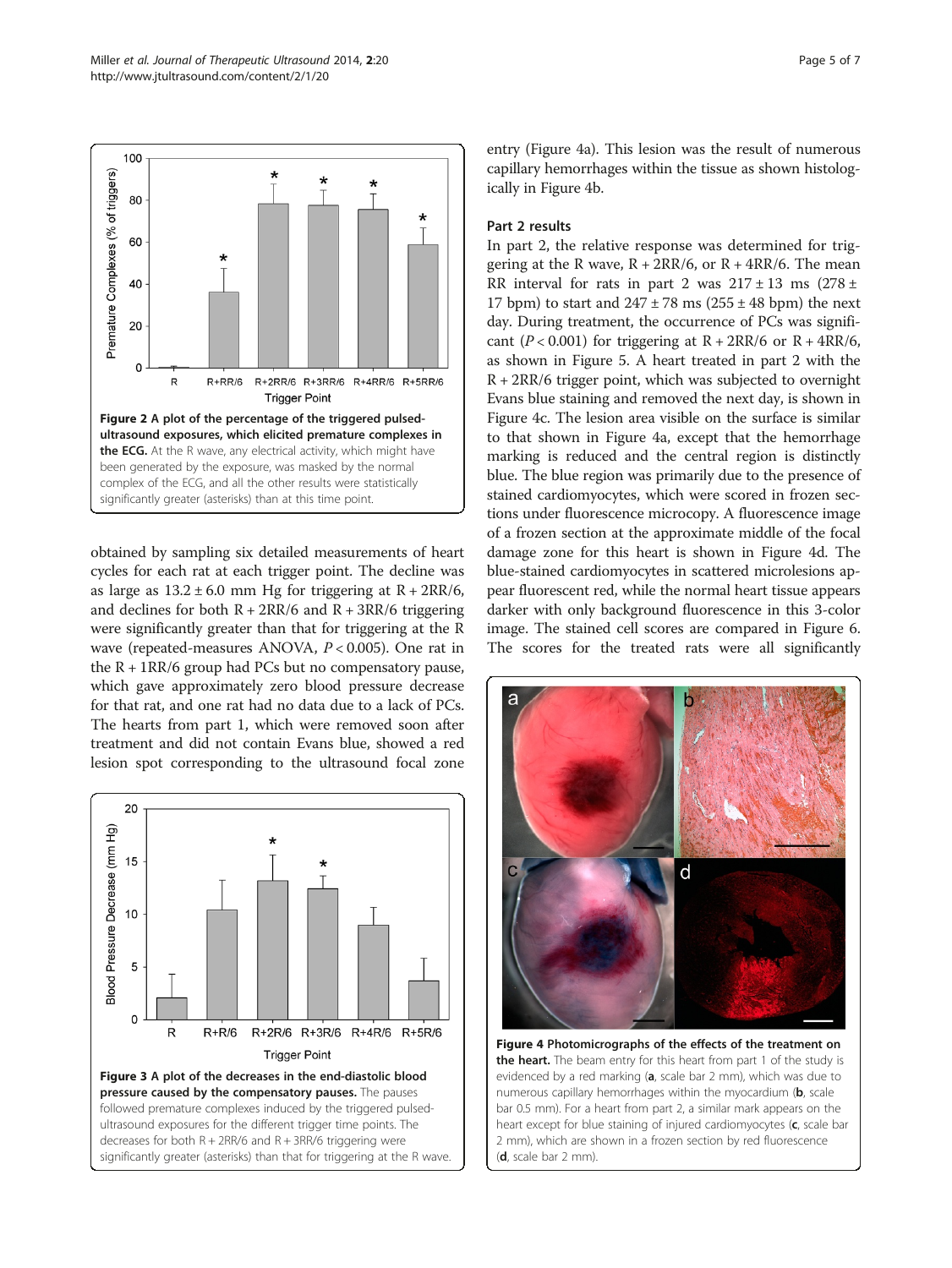different from the shams ( $P < 0.001$ ), but the scores were not significantly different from each other. The troponin results are compared in Figure 7. The results for the treated rats were significantly different from shams ( $P <$ 0.05), but there was no significant difference between the treated groups. These results for stained cell scoring and troponin both indicate that the different trigger time points produce about the same treatment impact.

#### **Discussion**

sham exposure.

100

80

60

40

20

0

Sham

Premature Complexes (% of triggers)

The timing of the therapy pulses relative to the R wave can be readily varied for MCET. In this study, the influence of the trigger time point was investigated with regard to both the physiological cardiac response and the microlesion production. In the first part of the study,



rats were treated for 1 min at each of six different time points in the ECG with blood pressure monitoring during treatment. This experiment revealed large differences in the functional response of the heart in terms of the ECG and blood pressure signals for different trigger time points. To evaluate the impact of the ultrasound treatment on cardiomyocyte injury, three different time points were investigated: the R wave (end diastole), R wave plus one third of the R-to-R interval (2RR/6, end systole), and R wave plus 4RR/6 (mid-diastole). The results showed no significant differences in the stained cell scores or plasma troponin measurements for these three trigger time points.

 $\mathsf{R}$ 

 $R+2RR/6$ 

**Trigger Point** 

 $R+4RR/6$ 

The ECG signal showed many premature complexes for trigger points other than at the R wave, see Figure [2](#page-4-0). The blood pressure trace helped to identify key timing reference points, such as the closing of the aortic valve at end of systole, which occurred at about  $R + 2RR/6$ . The time points correspond to events in the heart cycle, which is shown in a Wiggers diagram [\[19](#page-6-0)]. For triggers at the R wave, there was essentially no perturbation in heart function shown by the ECG or blood pressure signals. For  $R + 1RR/6$  and  $R + 2RR/6$ , PCs were observed but no blood pressure pulse was generated, because the heart was already in contraction with the aortic valve open. However, the blood pressure signal revealed premature pulses generated after PCs for triggering during diastole at  $R + 3RR/6$ ,  $R + 4RR/6$ , and  $R + 5RR/6$ , as shown in Figure [1](#page-3-0). These blood pulses must have required the mitral valve to re-close and the aortic valve to re-open. The compensatory pauses resulted in significant decreases in diastolic blood pressure of up to 15% at the end of diastole (Figure [3](#page-4-0)). The trigger timing at  $R + 5RR/6$  produced minimal disturbance of the heart cycle but must have interacted with the atrial contraction occurring with the P-wave.

<span id="page-5-0"></span>